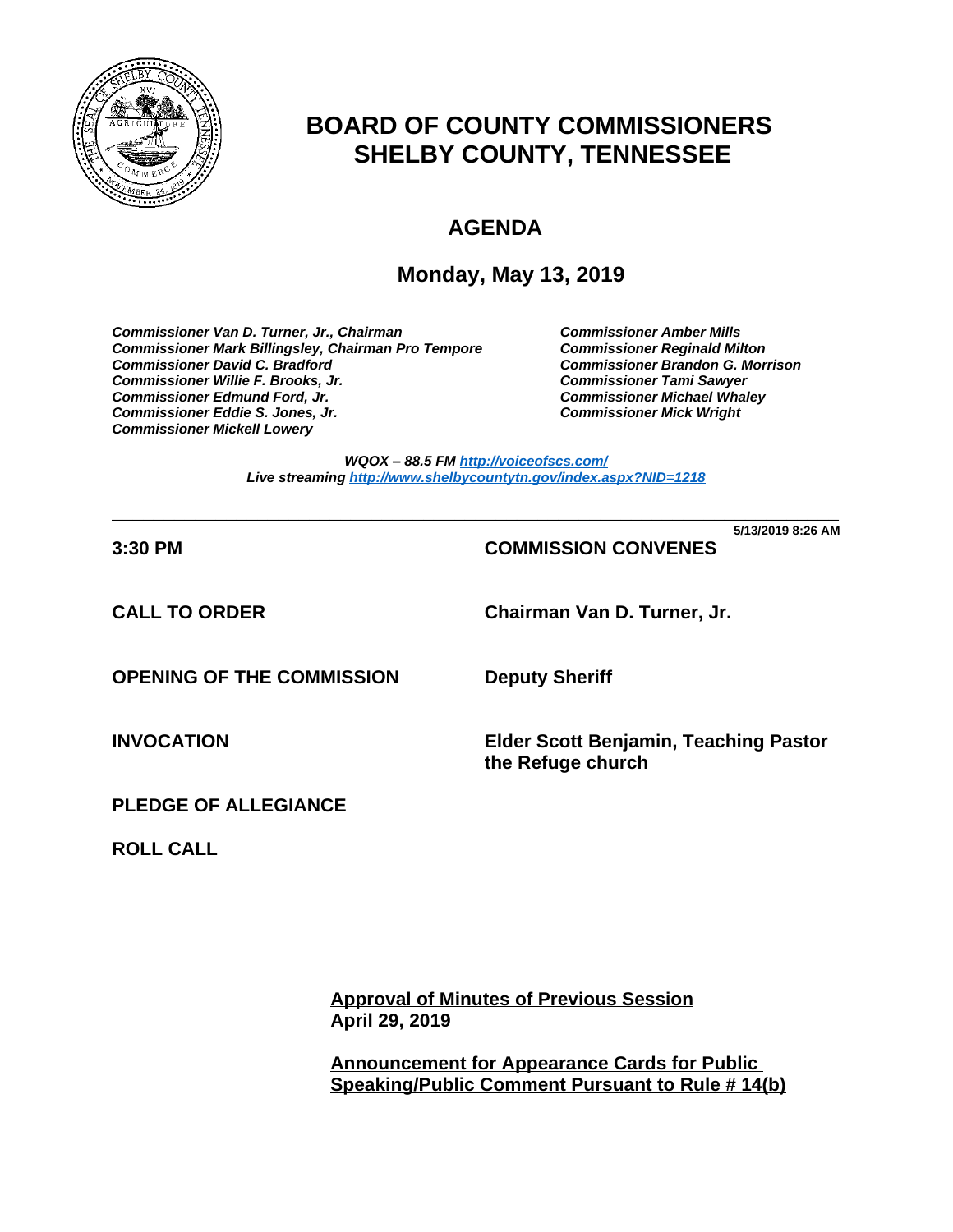### *C O N S E N T A G E N D A*

#### **Resolutions of Memorial, Sympathy and Commendation**

#### **Zoning and Subdivisions**

**Reports and/or Resolutions for Standing Committees**

- **1. Resolution requesting unclaimed balance of accounts remitted to the State Treasurer under the Uniform Unclaimed Property Act be paid to Shelby County Government. Sponsored by Commissioner Eddie Jones.**
	- **2. Resolution addressing the permanent records of Shelby County by establishing the authority to collect Shelby County Government's Archive and Record Management Fee not to exceed five dollars (\$5.00) per record filed by entities creating public records or per record filed with the Clerks of the Court for initiating a legal proceeding. This item requires no expenditures of funds. Sponsored by Commissioner Eddie Jones.**
		- **3. Resolution authorizing the Shelby County Division of Public Works to apply for a roadside litter grant for the period July 1, 2019 to June 30, 2020. Sponsored by Commissioner Mickell M. Lowery and Commissioner Michael Whaley.**
		- **4. Resolution to grant a 5 foot wide non-exclusive communications easement across a portion of County owned real property, designated for Agricenter use, to CNH Industrial America, LLC, for nominal consideration, for its use in extending communications services to its improved, leased property at 7401 Smythe Farm Road at the Agricenter. Sponsored by Commissioner Mickell Lowery.**

**JONES Chairman, Budget and Finance Committee**

**JONES Chairman, Budget and Finance Committee**

**BRADFORD Vice Chairman, Public Works Committee**

**BRADFORD Vice Chairman, Public Works Committee**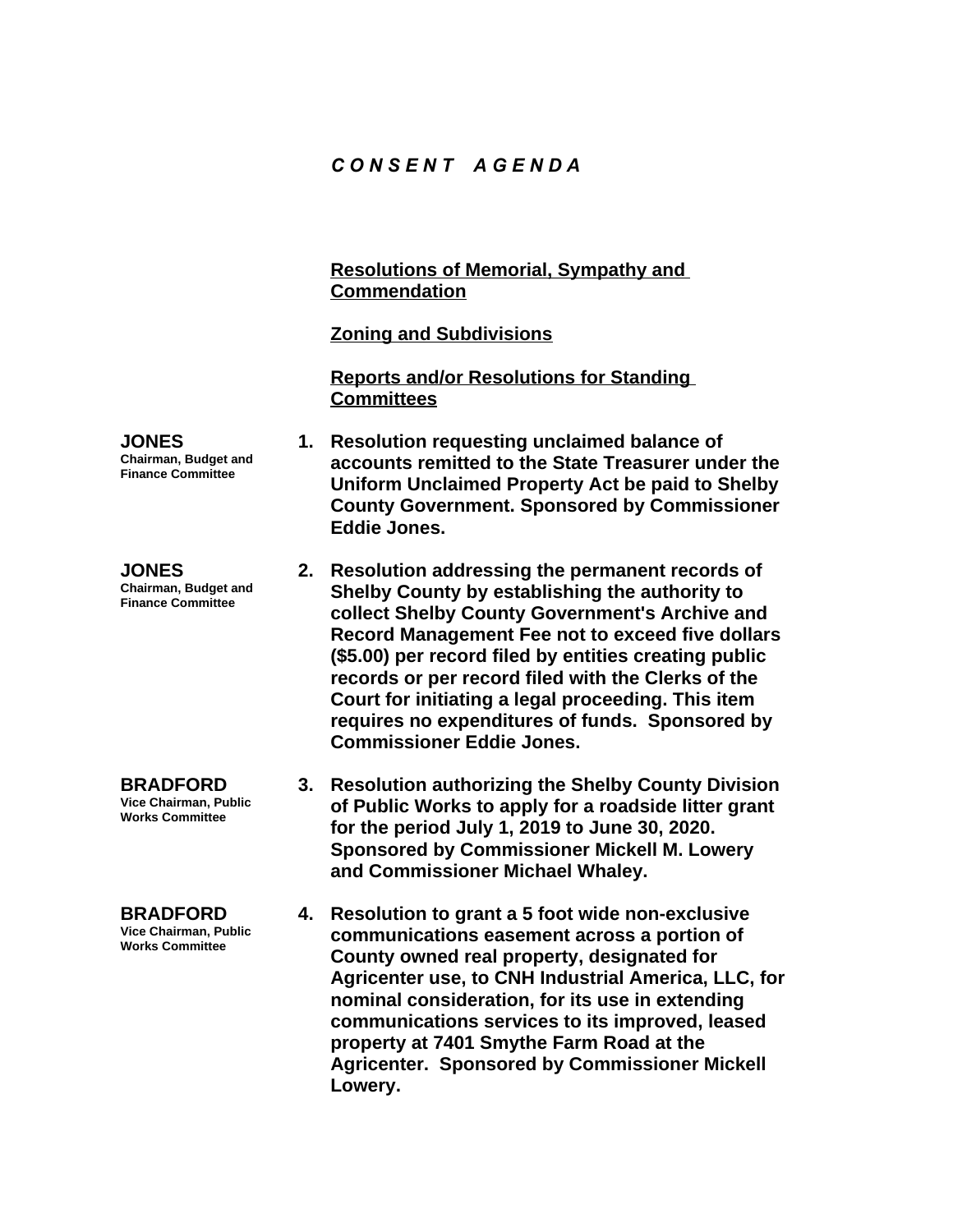**BRADFORD Vice Chairman, Public Works Committee**

**MILTON Chairman, Hospitals & Health Committee**

**MILTON Chairman, Hospitals & Health Committee**

**SAWYER Chairman, Law Enforcement, Corrections & Courts Committee**

#### **SAWYER**

**Chairman, Law Enforcement, Corrections & Courts Committee**

- **5. Resolution approving an agreement between Shelby County Government and United Elevator Services, LLC, for the modernization of two elevators located at 1075 Mullins Stations Road for the Shelby County Support Services Department in the amount of \$188,500.00. This item requires expenditure of FY2019 General Funds in the amount of \$188,500.00. Sponsored by Commissioner David C. Bradford.**
- **6. Resolution approving a contract amendment with EAN Holdings, LLC, in the amount of \$27,500.00 for a total contract amount not to exceed \$285,000.00 for the term from July 1, 2018 through June 30, 2019 for the purpose of providing vanpool services for the Memphis Area Rideshare Program and to amend the FY2019 Operating Budget in the amount of \$58,277.00 to provide for this contract amendment. This item requires the appropriation and expenditure of FY2019 Grant Operating Funds in an amount not to exceed \$58,277.00. Sponsored by Commissioner Reginald Milton.**
- **7. Resolution to solicit a request for qualifications (RFQ) to hire a consultant to conduct a community health assessment for Shelby County Government specifically related to the County's Financial Investments in community health systems. Sponsored by Commissioner Reginald Milton.**
- **8. Resolution approving a contract between Shelby County Government and Emergency Medical Resources, PLLC. and Joe Holley, MD for Emergency Services Medical Director. This item requires the expenditure of FY2020 Fire Enterprise Funds in the amount of \$55,000.00. Sponsored by Commissioner Tami Sawyer.**
- **9. Resolution to approve the purchase of a Storage Area Network System (SANS) from Thomas Consultants, Inc. on behalf of the Shelby County Sheriff's Office. This item requires the expenditure of FY 2019 County General Funds in the amount of \$175,121.26. Sponsored by Commissioner Tami Sawyer.**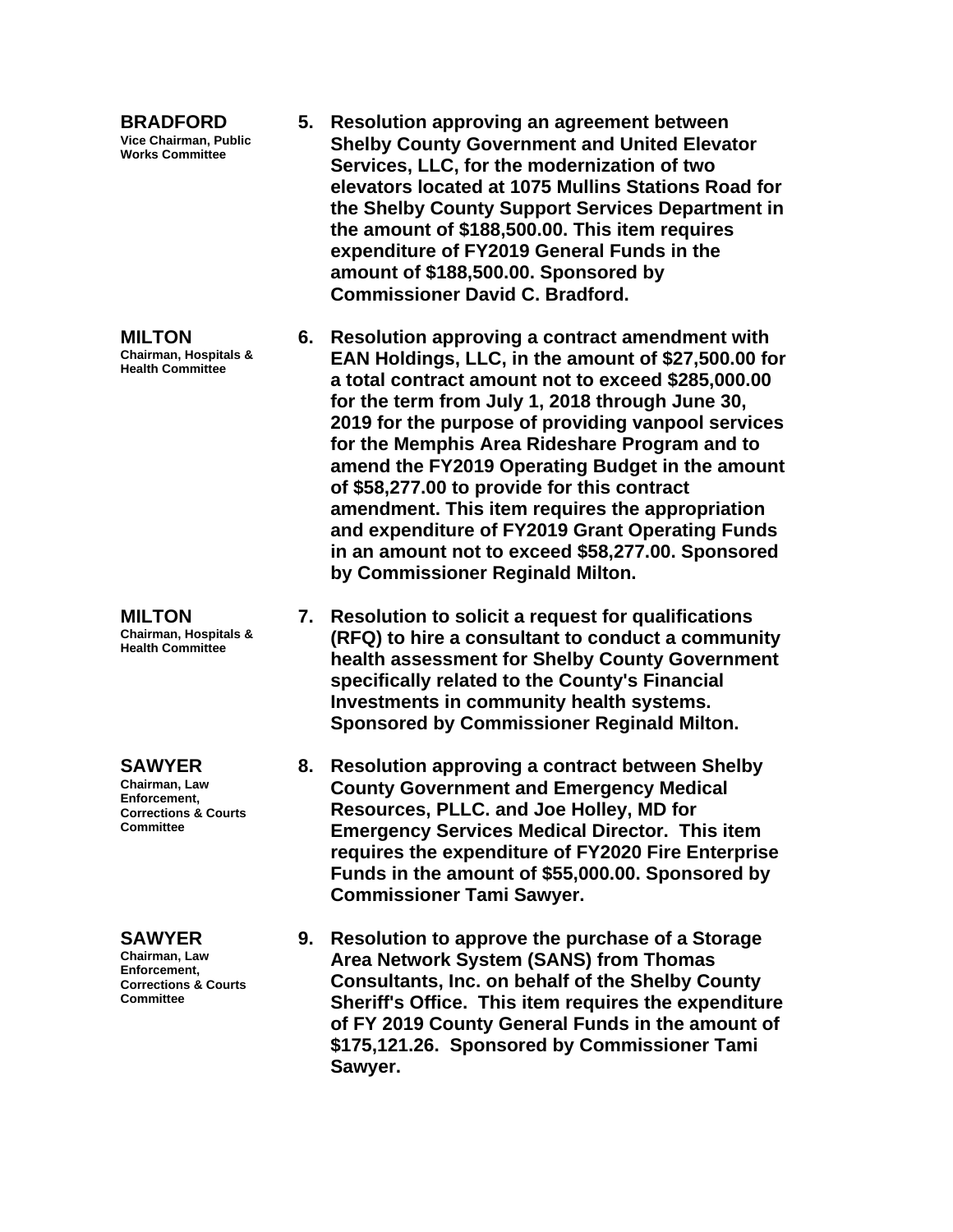#### **SAWYER**

**Chairman, Law Enforcement, Corrections & Courts Committee**

#### **SAWYER**

**Chairman, Law Enforcement, Corrections & Courts Committee**

**SAWYER Chairman, Law Enforcement, Corrections & Courts Committee**

**SAWYER Chairman, Law Enforcement, Corrections & Courts Committee**

- **10. Resolution amending resolution number three, adopted August 3, 2001 in order to correct an error in that resolution and increase County Litigation taxes to be collected by Probate Court in Shelby County Tennessee pursuant to Tennessee Code Annotated Sections 67-4-502 and subject to limitations established by Tennessee Code Annotated Section 67-4-602. Sponsored by Chairman Van Turner.**
- **11. Resolution to approve the purchase of two Organic Food Dehydrators from Integrated Veteran Services, LLC in the amount of \$153,800.00 for the provision of food waste reduction at the Shelby County Division of Corrections. This item is for the period ending June 30, 2019, and requires the expenditure of FY19 County Enterprise Funds in an amount not to exceed \$80,500.00, and the expenditure of FY19 State Grant Funds in the amount of \$73,300.00. Sponsored by Commissioner Tami Sawyer.**
- **12. Resolution to approve the purchase of one generator from Benchmark Electric, LLC in the amount of \$102,245.00 for the backup electrical power for inmate housing units G, H, I and J at the Shelby County Division of Corrections. This item is for the period ending June 30, 2019, and requires the expenditure of County Enterprise Funds in an amount not to exceed \$102,245.00. Sponsored by Commissioner Tami Sawyer.**
- **13. Resolution to approve the purchase of an additional live scan station and workflow for the Automated Fingerprint Identification System (AFIS) from Idemia Identity & Security USA, LLC on behalf of the Shelby County Sheriff's Office. This item requires the expenditure of FY 2019 County General Funds in the amount of \$73,473.00. Sponsored by Commissioner Tami Sawyer.**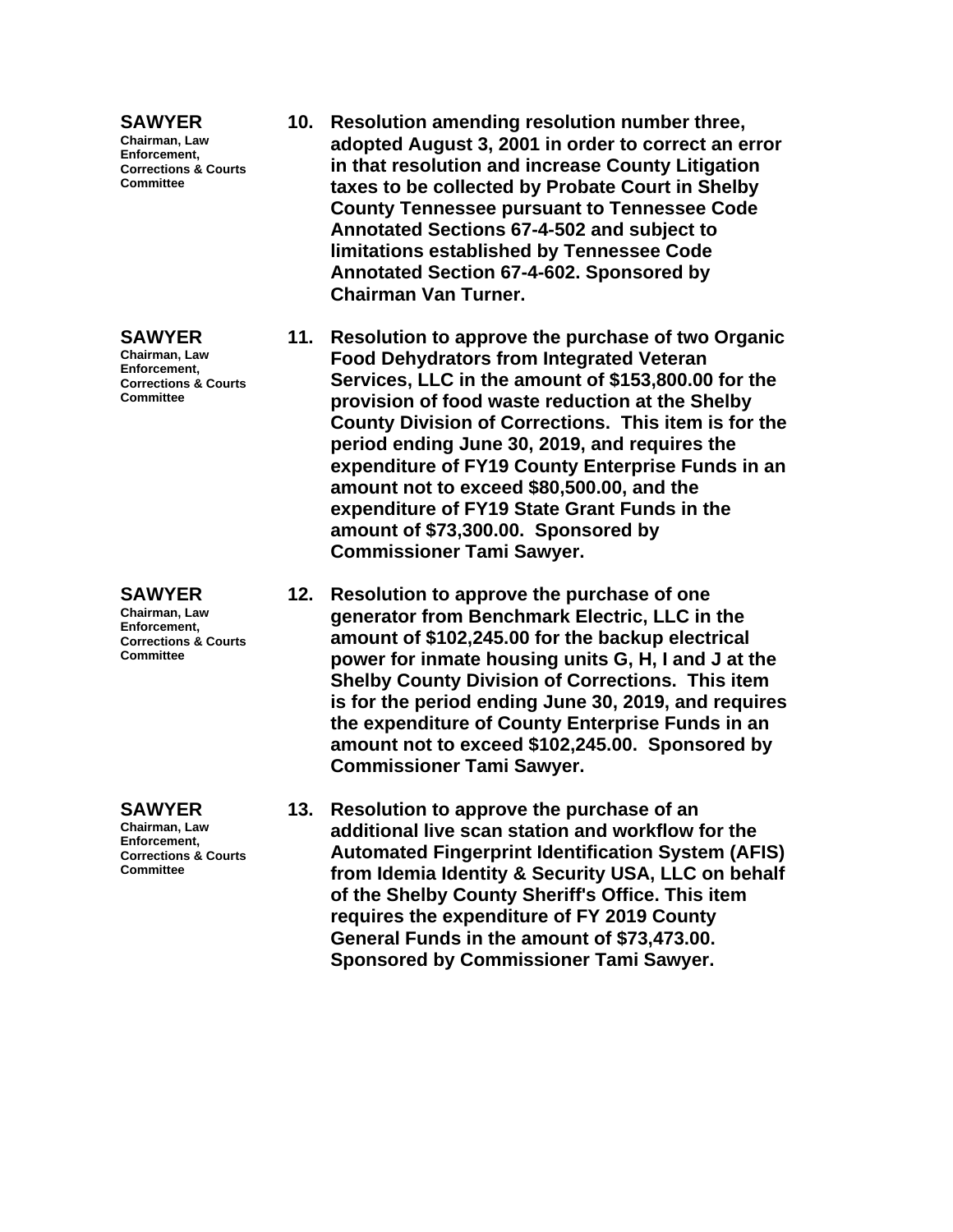**MORRISON Chairman, Community Services Committee**

**BILLINGSLEY Chairman, General Government Committee**

**MILLS Chairman, Delinquent Tax Property Committee**

**MILLS Chairman, Delinquent Tax Property** 

**Committee**

**MILLS Chairman, Delinquent Tax Property Committee**

- **14. Resolution amending the FY2019 Operating Budget in the amount of \$6,000.00 for the period of February 7, 2019 through June 28, 2019 to expend grant funds from the National Association of Victims of Crime Act Assistance Administrators for the Shelby County Crime Victims & Rape Crisis Center to hold events for National Crime Victims' Rights Week. This item requires the appropriation and expenditure of FY2019 Private Donor Grant Funds in the amount of \$6,000.00. Sponsored by Commissioner Brandon Morrison.**
- **15. Resolution approving the Election of Notaries Public for appointment and/or reappointment for Shelby County, Tennessee. Sponsored by Commissioner Mark Billingsley.**
	- **16. Resolution approving the conveyance of one unimproved, County owned, delinquent tax parcel totaling 0.26 acres in size, located at 425 Washburn Drive, acquired from the Shelby County tax sale, to the City of Memphis, for nominal consideration and for use in the City of Memphis's Mow To Own Program; and authorizing the Shelby County Mayor to execute a quit claim deed. Sponsored by Commissioner Amber Mills and Commissioner Edmund Ford, Jr.**
		- **17. Resolution approving the conveyance of five unimproved parcels of County owned delinquent tax property to Neighborhood Preservation, Inc., a Tennessee Not-For-Profit Corporation, for nominal consideration; and to authorize the Shelby County Mayor to execute quit claim deeds. Sponsored by Commissioner Amber Mills, Commissioner Mickell M. Lowery and Commissioner Edmund Ford, Jr.**
		- **18. Resolution approving the conveyance of ten unimproved parcels of County owned delinquent tax property to NHO Management, Inc., a Tennessee Not-For-Profit Corporation, for nominal consideration; and to authorize the Shelby County Mayor to execute quit claim deeds. Sponsored by Commissioner Amber Mills.**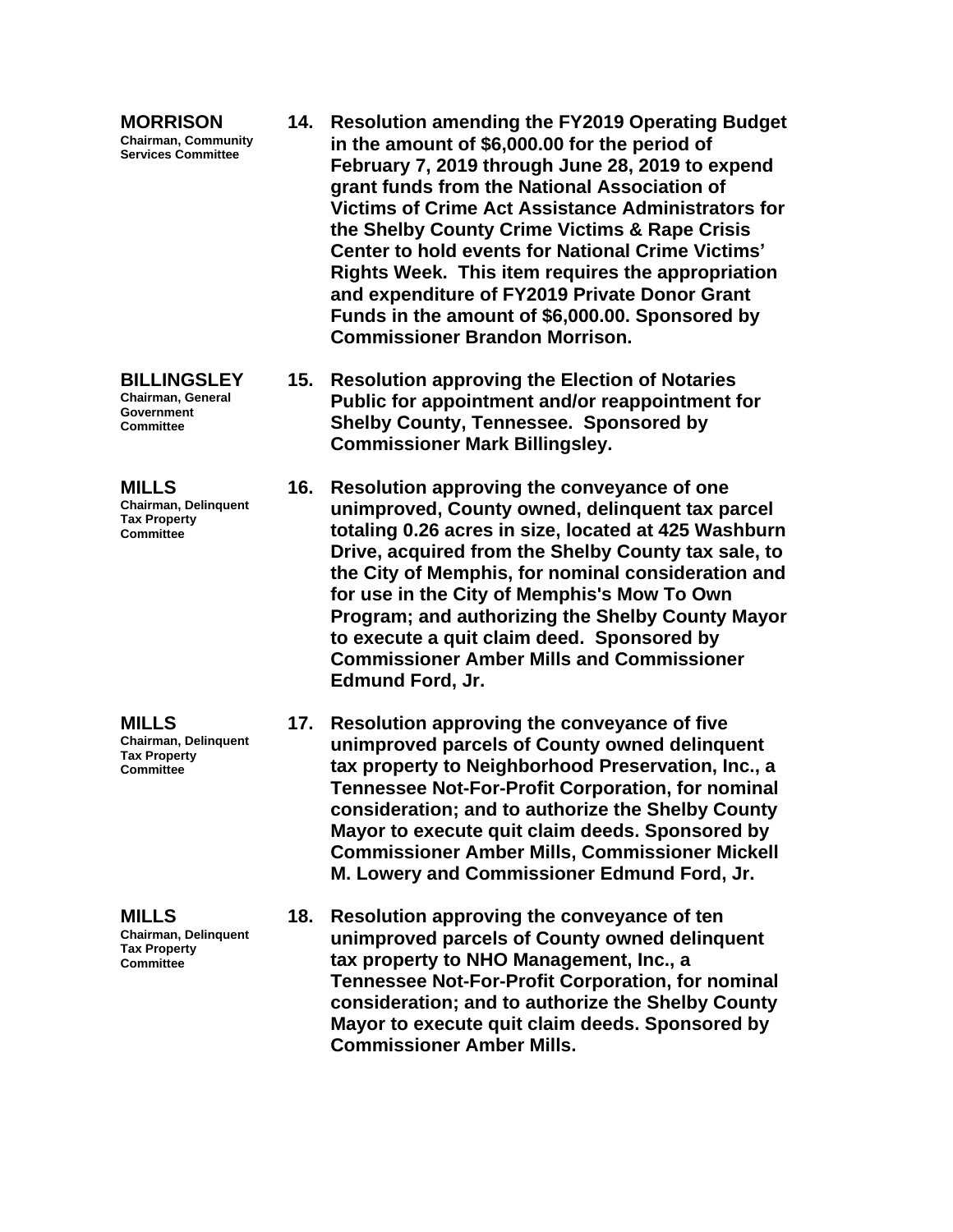**MILLS Chairman, Delinquent Tax Property Committee 19. Resolution approving the sale of eighty-two County owned delinquent tax parcels, acquired from various Shelby County tax sales, to identified purchasers at various prices collectively totaling \$96,310.00, pursuant to the sale provisions of Tennessee Code Annotated, Section 67-5-2507, and authorizing the Shelby County Mayor to execute quit claim deeds. Sponsored by Commissioner Amber Mills. BILLINGSLEY Acting Chairman, CEP Grants Committee 20. Resolution awarding County Funds from the FY 2019 Operating Budget in the amount of \$5,000.00** 

- **BILLINGSLEY Acting Chairman, CEP Grants Committee**
- **to The Way Church. Sponsored by Commissioner Reginald Milton.**
- **21. Resolution awarding County Funds from the FY 2019 Operating Budget in the amount of \$5,000.00 to Memphis Suit Project, a Charitable Organization. Sponsored by Commissioner Willie F. Brooks, Jr.**

**Approval of the Consent Agenda**

*R E G U L A R A G E N D A*

### **Elections, Appointments, and Confirmations**

**Ordinances**

**Zoning and Subdivisions**

**22. A resolution pursuant to Chapter 9.6 of the Unified Development Code of the County of Shelby and the City of Memphis, Tennessee, granting a Special Use Permit for land located at 6133 Old Covington Pike Road known as Case No. SUP 19-05 CO. Sponsored by Commissioner Edmund Ford, Jr. (SENT DOWN WITHOUT RECOMMENDATION IN MAY 8, 2019 COMMITTEE MEETING)**

**FORD Chairman, Land Use, Planning, Transportation & Codes Committee**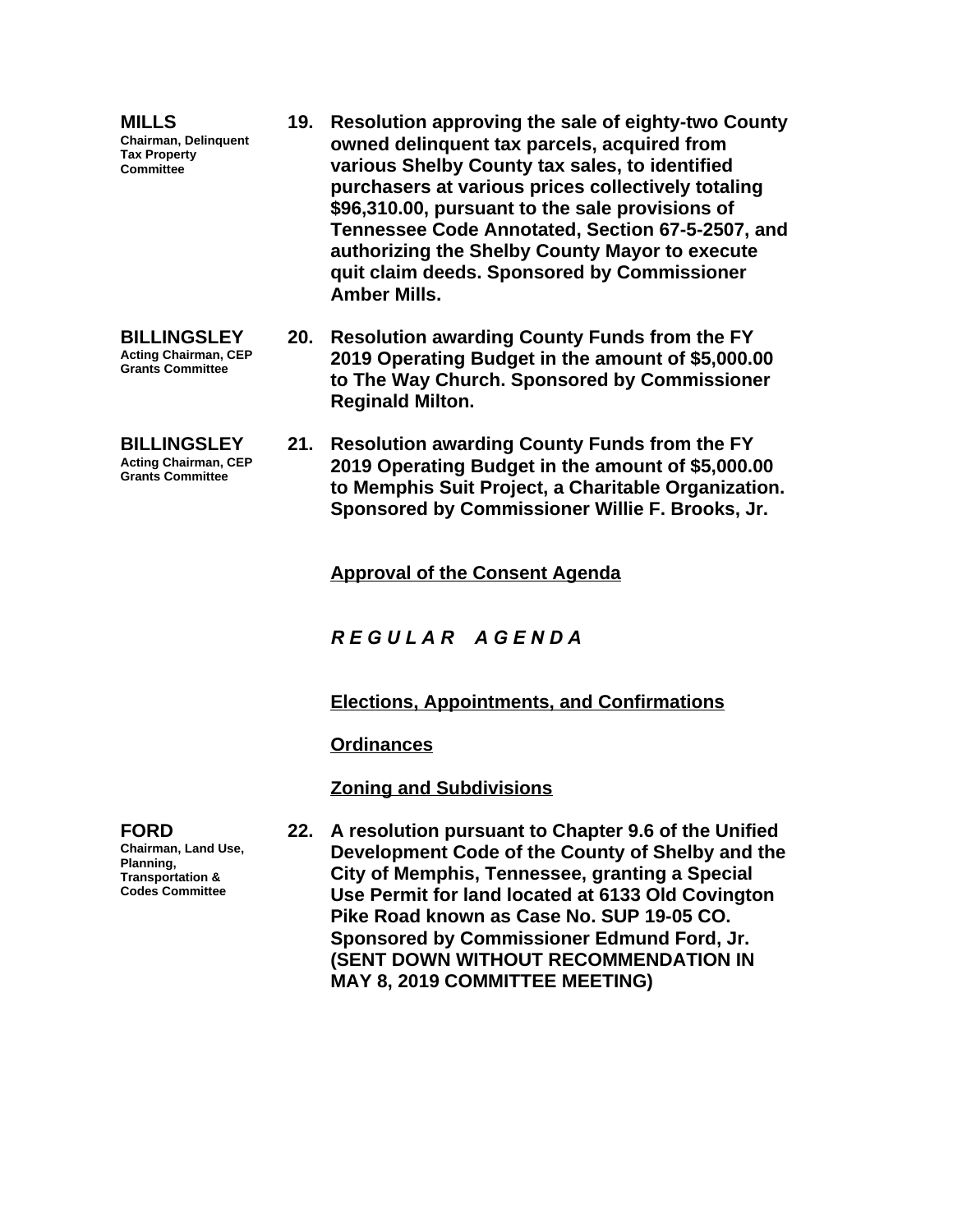**Reports and/or Resolutions for Standing Committees**

- **23. Resolution in support of the public censure of the Honorable Judge Jim Lammey, 30th Judicial District Criminal Court located in Shelby County, Tennessee, condemning his social media publications regarding the Holocaust and immigrants. Sponsored by Commissioner Tami Sawyer, Commissioner Mark Billingsley, Commissioner Willie Brooks, Commissioner Edmund Ford, Jr., Commissioner Eddie Jones, Jr., Commissioner Mickell Lowery, Commissioner Reginald Milton, Commissioner Michael Whaley, Commissioner David Bradford and Chairman Van Turner. (ADD-ON AND AMENDED IN MAY 8, 2019 COMMITTEE MEETING)**
- **24. Resolution to approve a contract between Shelby County Government and Shelby County Schools in an amount not to exceed \$309,000.00 to provide facility, programming and transportation services for the Evening Reporting Center for a term beginning upon execution through June 30, 2019 with the option to renew for four (4) additional one (1) year periods. This item requires the expenditure of FY2019 General Funds in an amount not to exceed \$309,000.00. Sponsored by Commissioner Brandon Morrison. (SENT DOWN WITHOUT RECOMMENDATION IN MAY 8, 2019 COMMITTEE MEETING)**
	- **25. Resolution to amend Rule 32 of the Board of Commissioners' Permanent Rules of Order to establish the procedure for Public Hearings in Land Use cases. Sponsored by Commissioner Edmund Ford. (ADD-ON IN MAY 8, 2019 COMMITTEE MEETING)**

**SAWYER Chairman, Law Enforcement, Corrections & Courts Committee**

**MORRISON Chairman, Community Services Committee**

**BILLINGSLEY Chairman, General Government Committee**